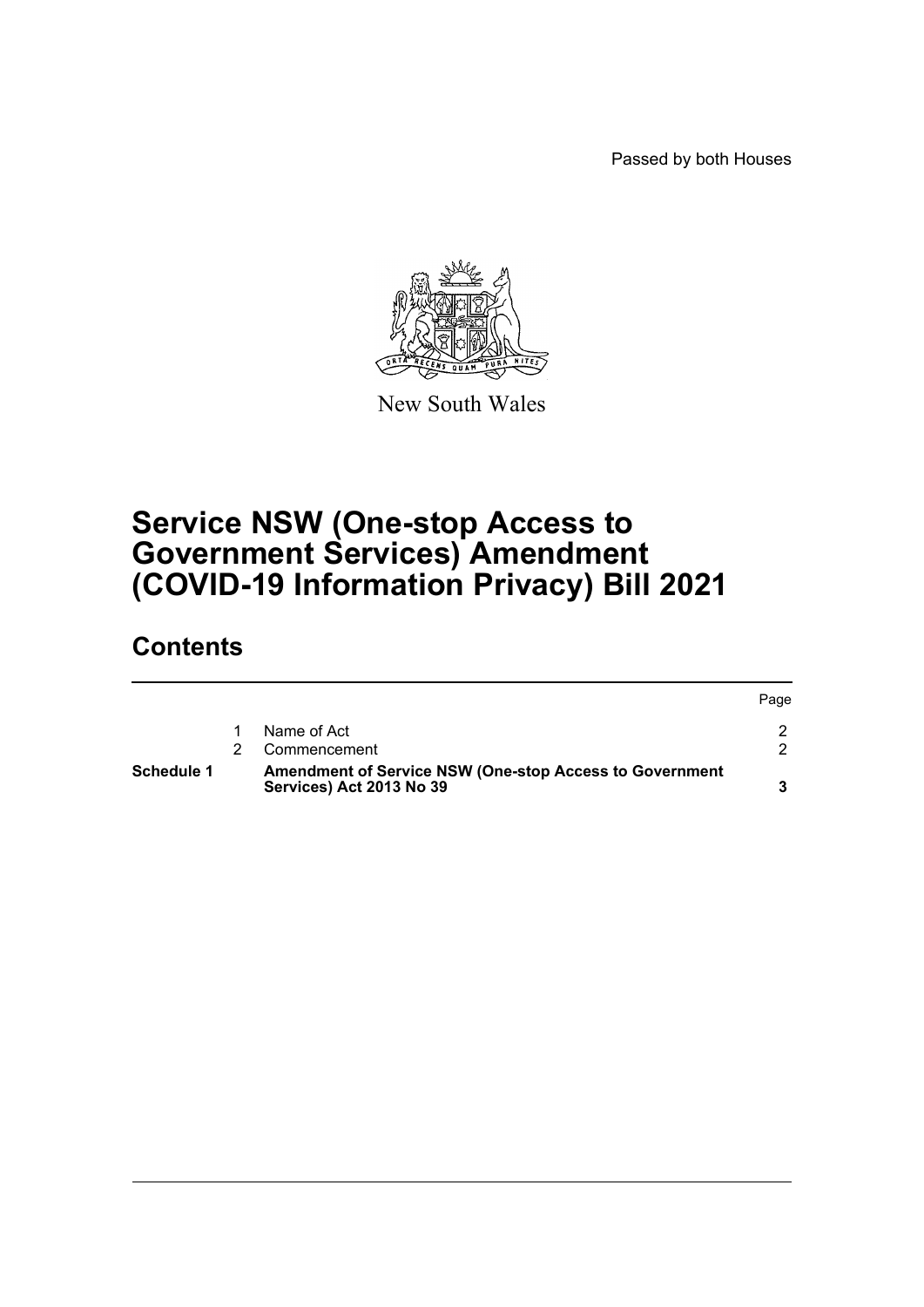*I certify that this public bill, which originated in the Legislative Assembly, has finally passed the Legislative Council and the Legislative Assembly of New South Wales.*

> *Clerk of the Legislative Assembly. Legislative Assembly, Sydney, , 2021*



New South Wales

# **Service NSW (One-stop Access to Government Services) Amendment (COVID-19 Information Privacy) Bill 2021**

Act No , 2021

An Act to amend the *Service NSW (One-stop Access to Government Services) Act 2013* to provide additional safeguards on certain information collected during the COVID-19 pandemic.

*I have examined this bill and find it to correspond in all respects with the bill as finally passed by both Houses.*

*Assistant Speaker of the Legislative Assembly.*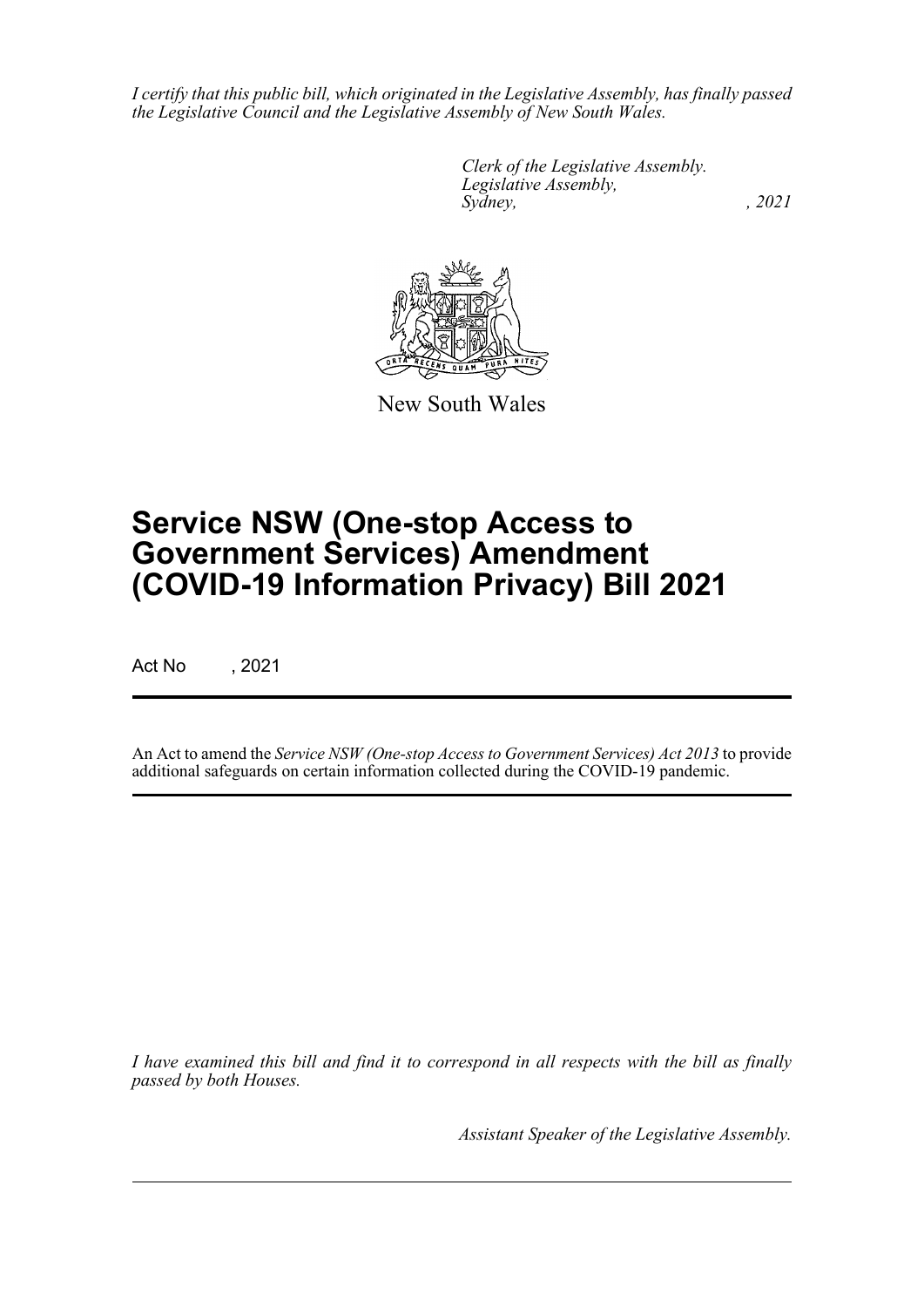Service NSW (One-stop Access to Government Services) Amendment (COVID-19 Information Privacy) Bill 2021 [NSW]

#### <span id="page-2-0"></span>**The Legislature of New South Wales enacts—**

#### **1 Name of Act**

This Act is the *Service NSW (One-stop Access to Government Services) Amendment (COVID-19 Information Privacy) Act 2021*.

#### <span id="page-2-1"></span>**2 Commencement**

This Act commences on the date of assent to this Act.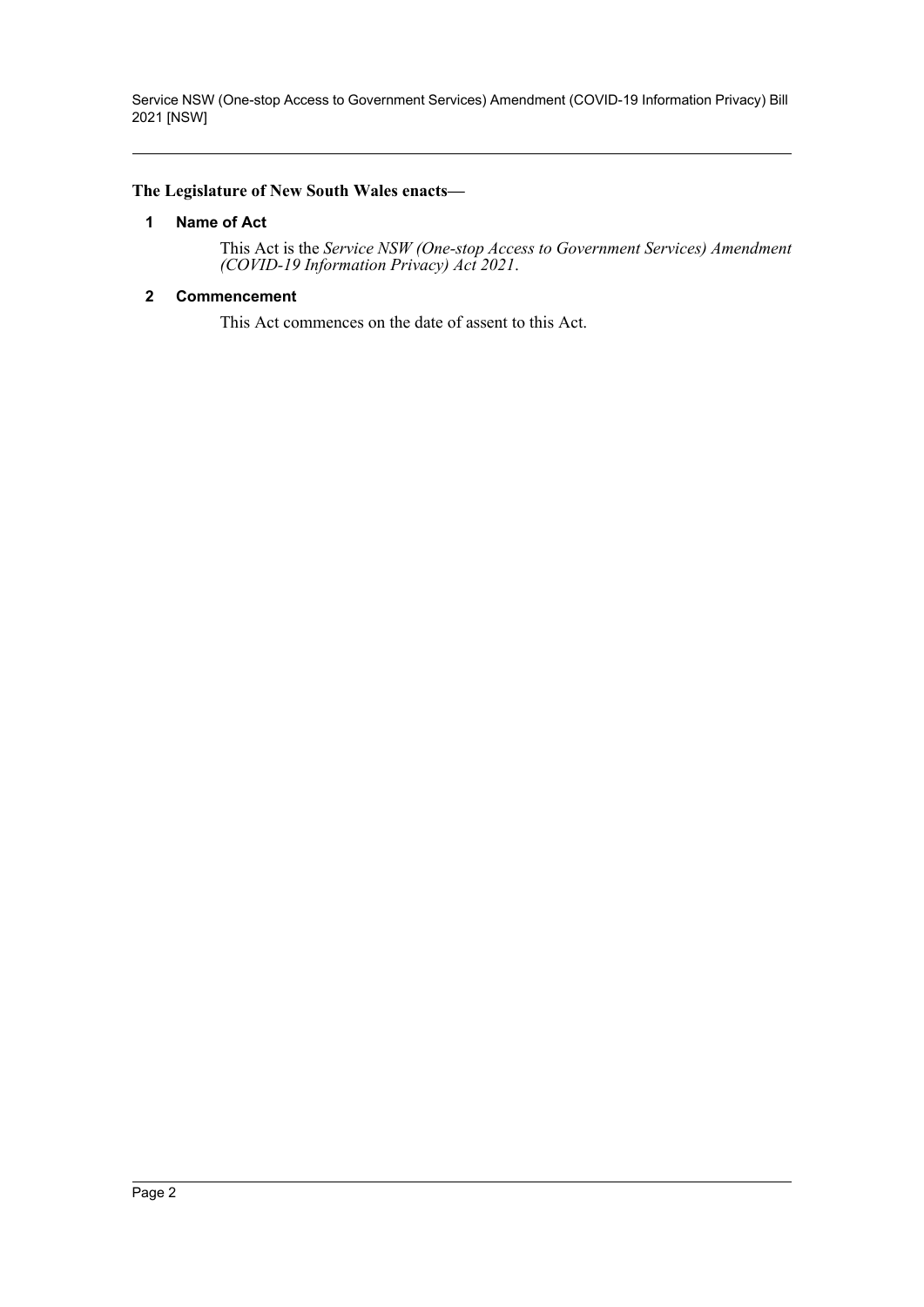Service NSW (One-stop Access to Government Services) Amendment (COVID-19 Information Privacy) Bill 2021 [NSW]

Schedule 1 Amendment of Service NSW (One-stop Access to Government Services) Act 2013 No 39

### <span id="page-3-0"></span>**Schedule 1 Amendment of Service NSW (One-stop Access to Government Services) Act 2013 No 39**

#### **[1] Clause 3 Definitions**

Omit section 3(1), definition of *information*. Insert instead—

*health information* has the same meaning as in the *Health Records and Information Privacy Act 2002*.

*information* includes personal information and health information.

#### **[2] Part 3A**

Insert after Part 3—

### **Part 3A Information collected during COVID-19 pandemic additional protections**

#### **17A Objective of Part**

The objective of this Part is to recognise that—

- (a) the collection of information about the location or movement of people during the COVID-19 pandemic plays a vital role in protecting people from serious illness and death, and
- (b) people are generally compelled to provide the information under extraordinary powers that have been invoked because of the pandemic, and
- (c) people expect the information provided will be used only for the purposes of protecting them from the pandemic, and
- (d) inappropriate use or disclosure of the information may increase the circumstances in which information is not provided and consequently increase the risk of serious illness or death.

#### **17B Information collected by CEO in relation to COVID-19**

- (1) This section applies to personal information or health information held by the CEO if the information was collected—
	- (a) in the exercise of a function under an order made under the *Public Health Act 2010*, section 7 in response to COVID-19 (a *public health order*), or
	- (b) under authority of a public health order, or
	- (c) for the purpose of COVID-19 contact tracing and because of a direction given by the Minister under section 4(c).
- (2) The information held must not be used or disclosed except—
	- (a) for the purposes for which it was collected, or
	- (b) for the purposes of contact tracing, including in another Australian jurisdiction, or
	- (c) for information collected in relation to the issue of a permit—for the purposes of investigating or prosecuting a breach of a public health order related to the permit, or
	- (d) for information collected in relation to a declaration provided when entering or leaving New South Wales—for the purposes of